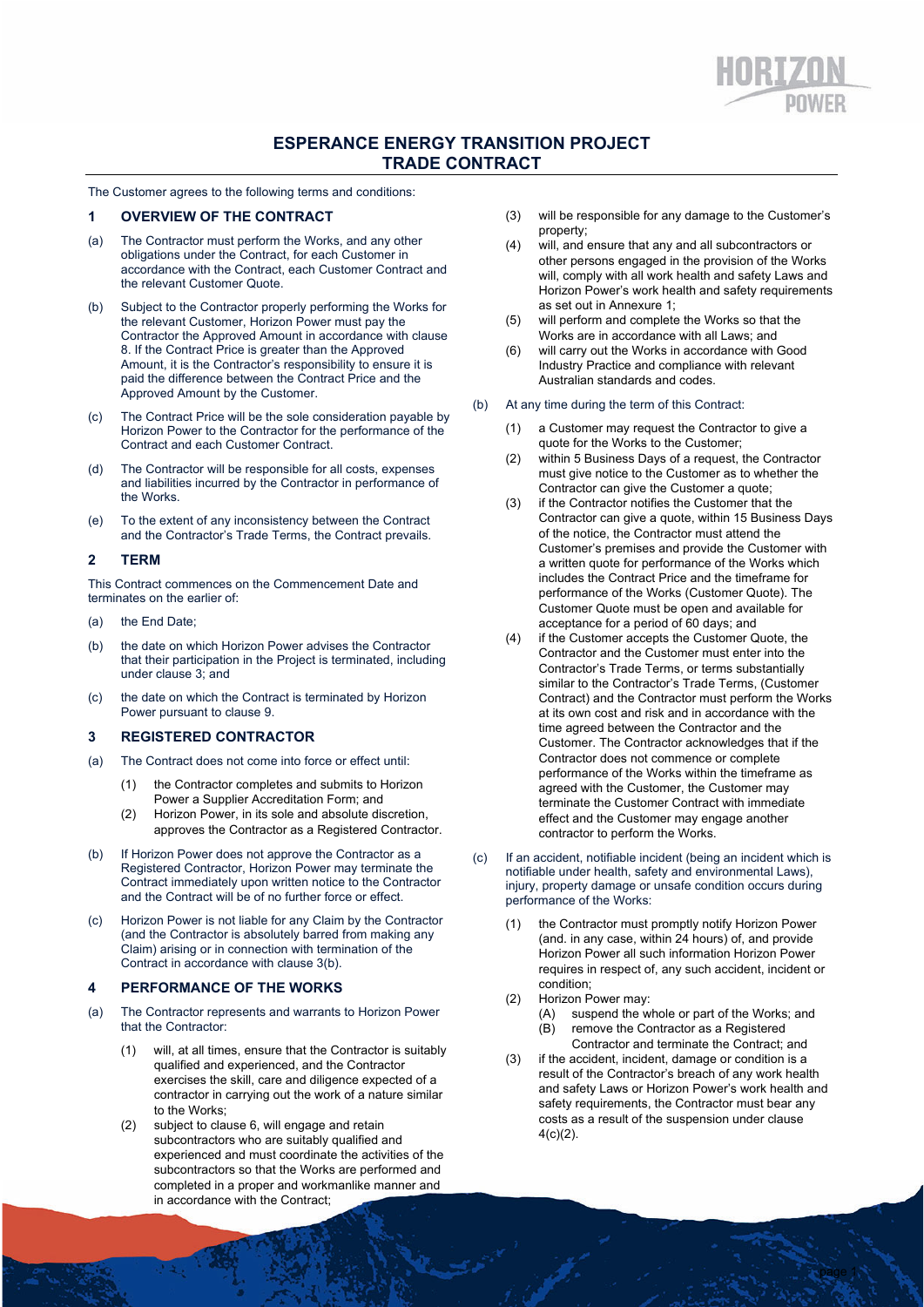

#### **5 DISPOSAL OF APPLIANCES**

- (a) Subject to clause 5(b), the Contractor must dispose of any appliances removed in performance of the Works in compliance with all environmental Laws and in an environmentally friendly manner.
- (b) A Customer reserves the right to retain appliances upon request.

## **6 SUBCONTRACTORS**

- (a) Any subcontract entered into by the Contractor does not relieve the Contractor from any obligation under the Contract and does not create or impose any obligation or liability on Horizon Power.
- (b) The Contractor is liable to Horizon Power for acts or omissions of subcontractors as if they were acts or omissions of the Contractor.

#### **7 INDEMNITY AND LIABILITY**

- (a) The Contractor indemnifies Horizon Power against any Loss and/ or Claims suffered or incurred by Horizon Power in connection with any act or omission by the Contractor arising from or in connection with the performance or nonperformance of the Works, including any:
	- (1) breach of contract;
	- (2) tort, including negligence or breach of a law; and
	- (3) breach of equitable duty, including breach of confidentiality or breach of fiduciary duty.
- (b) The indemnity in clause 7(a) does not apply to any Loss to the extent that the Loss is caused by Horizon Power's negligence or breach of the Contract.
- (c) The Contractor performs the Contract at the Contractor's sole risk, and to the extent permitted at law, Horizon Power will not be liable to the Contractor or any other person for any Loss sustained by any person or to any property, howsoever caused, arising out of or in connection with the Contract, except as arising out of or as a result of negligence or breach of contract by Horizon Power.
- (d) No party will be liable to the other party for any Consequential Loss.

#### **8 PAYMENT**

- (a) Upon completion of the Works for a Customer, the Contractor must submit to Horizon Power a tax invoice, supported by evidence of the amount due to the Contractor and any information that Horizon Power reasonably requires to support that claim. The amount specified in the tax invoice must not be greater than the Approved Amount.
- (b) If the Contract Price is greater than the Approved Amount, the Contractor must submit a separate tax invoice to the relevant Customer to be paid for the difference between the Contract Price and the Approved Amount.
- (c) Each tax invoice must:
	- (1) include a unique number specified on the quote;
	- (2) include the amount of the Contract Price being claimed by the Contractor; and
	- have payment of any GST recognised.
- (d) Tax invoices to Horizon Power must be submitted electronically to supplierinvoices@horizonpower.com.au and esperance-etp@horizonpower.com.au.
- (e) Subject to Horizon Power's satisfaction that the Contractor has completed the Works in accordance with the Contract, Horizon Power must pay the Contractor the amount shown in the tax invoice within 30 days of Horizon Power receiving the tax invoice.
- (f) The Contractor agrees that Horizon Power may:
	- (1) deduct from amounts due to the Contractor any money due or which may become due from the Contractor to Horizon Power under, or in connection with, the Contract; and
	- (2) if the Customer reasonably considers that the Works have not been performed in accordance with the requirements of the Customer Contract, withhold payment of the Approved Amount pending resolution of the issue.
- (g) Any payment of moneys by Horizon Power to the Contractor under clause 8(e) is not:
	- (1) evidence of the value of work;
	- $(2)$  an admission of liability; and
	- (3) approval by Horizon Power of the Contractor's performance or compliance with the Contract,

and is only to be taken as payment on account and does not prevent Horizon Power subsequently disputing an amount claimed for payment.

#### **9 TERMINATION**

- (a) Horizon Power may, by notice to the Contractor, terminate the Contract with immediate effect:
	- (1) if the Contractor breaches the Contract and fails to remedy the breach within 10 Business Days of being notified of the breach;
	- (2) if the Contractor becomes insolvent; or
	- (3) without prejudice to Horizon Power's other rights under the Contract, by delivering a Termination for Convenience Notice to the Contractor at any time and for its sole convenience.
- (b) Without limiting Horizon Power's rights at common law or in equity, if the Contract is terminated under clause 9(a)(3) Horizon Power must pay the Contractor, as the Contractor's exclusive remedy for the termination:
- (c) the amount for the Works properly carried out prior to the date of termination which would have been payable if the Contract had not been terminated and the Contractor had made a tax invoice in accordance with clause 8 for work done up to the date of the termination; and
- (d) any cost or liability which in the circumstances was reasonably incurred by the Contractor in the expectation of completing its obligations.

#### **10 DISPUTES**

د.<br>استعمال المستعمل

- (a) If a dispute between the Contractor and Horizon Power arises out of or in connection with the Contract, including a dispute concerning termination of the Contract, a senior representative of each of the parties will meet in to attempt in good faith to resolve the dispute. If the parties are unable to resolve the dispute within 5 Business Days of meeting, then either party may issue proceedings.
- (b) Nothing in this clause prevents either party from issuing court proceedings for urgent injunctive relief or to protect a limitation period.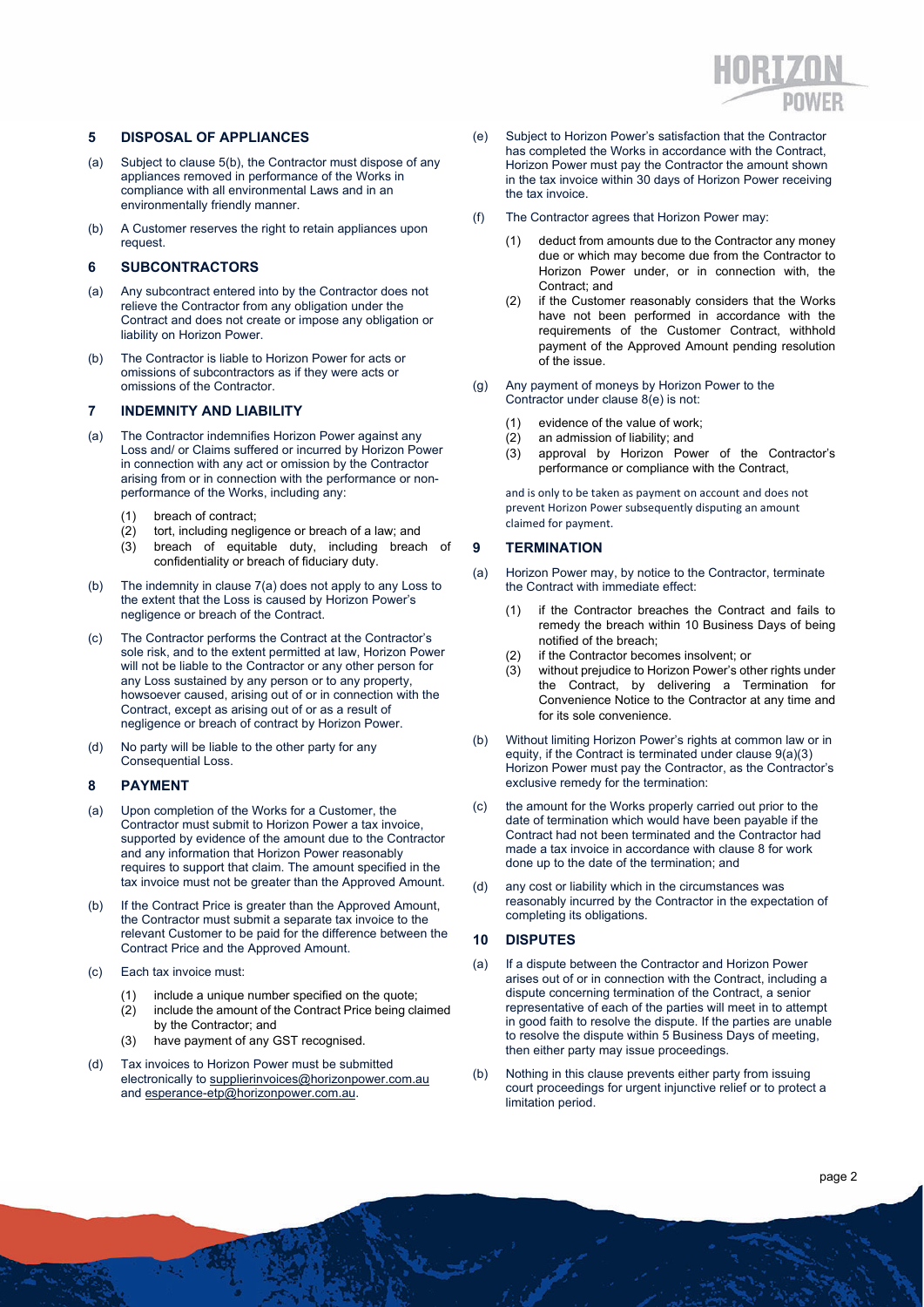

#### **11 CONFIDENTIALITY**

The Contract and any information (including documents) exchanged between the parties or otherwise created for the purposes of the Contract is confidential and may not be disclosed to a third party without Horizon Power's prior written consent.

#### **12 GENERAL**

(a) In the Contract:

words that are capitalised have the meaning given to those terms in clause 13; and

headings are provided for convenience and do not affect the interpretation of the Contract.

- (b) If all or a part of the Contract (a "provision") is void, unenforceable or illegal in a jurisdiction, it is severed for the purposes of that jurisdiction. The remainder of the Contract is of full force and effect and the validity of that provision in any other jurisdiction is not affected. This clause has no effect if the severance alters the basic nature of the Contract or is contrary to public policy.
- (c) The Contract is governed by the law in force in Western Australia from time to time and the parties irrevocably and unconditionally submit to the exclusive jurisdiction of the courts exercising jurisdiction in Western Australia and the courts of appeal from those courts.
- (d) The Contract constitutes the entire agreement between the Contractor and Horizon Power about its subject matter and any previous agreements, representations, understandings and negotiations on that subject matter cease to have any effect.
- (e) The rights, powers and remedies provided in the Contract are cumulative with and not exclusive of the rights, powers or remedies provided by law independently of the Contract.
- (f) No amendment or waiver of any clause in the Contract will be valid or effective unless made in writing and duly executed by the party giving the waiver.
- (g) Nothing in the Contract excludes, restricts or prejudices any of the Contractor's or Horizon Power's rights or remedies under any Laws or subsidiary legislation.
- (h) Clauses 7 (**INDEMNITY AND LIABILITY**), 10 (**DISPUTES**), 11 (**CONFIDENTIALITY**), 12 (**GENERAL**) and 13 (**DEFINITIONS**) in the Contract survive the expiry or termination of the Contract and will continue in full force and effect.

#### **13 DEFINITIONS**

**Approved Amount** means the subsidy or grant amount approved by Horizon Power, in reference to the Customer's application, which is payable by Horizon Power to the Contractor for completion of the Works.

**Business Days** means a day on which banks are open for general banking business in Perth, Western Australia excluding a Saturday, Sunday or public holiday.

**Claim** means a demand, action or proceeding of any nature whether actual or threatened and includes any claim for payment of money (including damages):

- (a) under, arising out of, or in any way in connection with, the Contract, including any direction by Horizon Power;
- (b) arising out of, or in any way in connection with the Works; or
- (c) arising otherwise under Law or in equity including:
	- (1) by statute;
	- (2) in tort for negligence or otherwise, including negligent misrepresentations; or
	- (3) for restitution.

**Commencement Date** means the date upon which the Contractor accepts these terms and conditions.

**Consequential Loss** includes any consequential, indirect or special loss, loss of opportunity, loss of anticipated savings, loss of profit, loss of revenue or business or damage to reputation.

**Contract** means these terms and conditions including its annexures.

**Contractor** means the contractor which accepts these terms and conditions.

**Contract Price** means the amount payable to the Contractor for the Works performed for the relevant Customer as specified and accepted in the relevant Customer Quote.

**Contractor's Trade Terms** means the Contractor's standard terms and conditions as at the Commencement Date.

**Customer** means an individual person or business who is a customer of Horizon Power or is an eligible person or business for the subsidy or grant under the Project, or a nominated representative.

**Customer Quote** has the meaning given to it in clause 4(b)(3).

**Customer Contract** has the meaning given to it in clause 4(b)(4).

**End Date** means 30 June 2023.

**Good Industry Practice** means:

- (a) the exercise of the degree of skill, diligence, prudence and foresight that reasonably would be expected from a similar contractor in performing work similar to the Works and under conditions comparable to those applicable to the Works;
- compliance with the standards and codes specified in the Contract or, if the Contract does not specify the applicable standards and codes, those standards and codes as would ordinarily be applied by a principal in the circumstances; and
- (c) compliance with any applicable Laws and approvals, licences or any other requirements of government departments or agencies.

**GST** means the tax levied on goods and services under the GST Act.

**GST Act** means *A New Tax System (Goods and Services Tax) Act 1999* (Cth) and any other act, ordinance, regulation, public binding ruling, or subordinate legislation relating to the imposition of GST.

**Horizon Power** means Regional Power Corporation, trading as Horizon Power.

**Laws** means any act, ordinance, regulation, subordinate legislation, by-law, award or proclamation of Horizon Power or the State or Territory in which the Works are being carried out.

**Loss** means:

د.<br>استعمال المستعمل المستعمل

(a) any liability, cost, expense, loss, personal injury (including illness), death or damage; and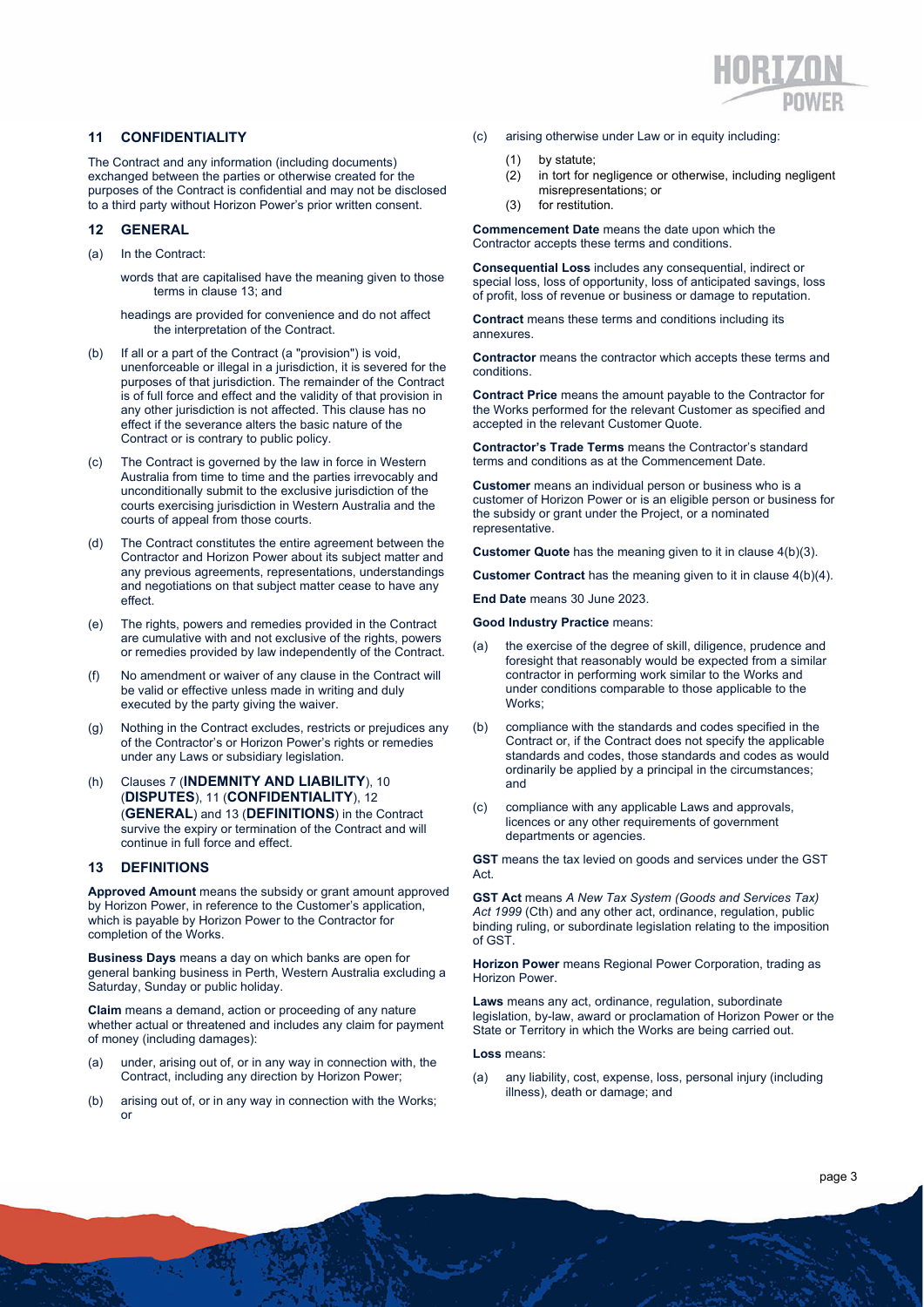(b) in relation to a Claim, Loss includes amounts payable on the Claim and (whether or not the Claim is successful), legal costs and disbursements on a full indemnity basis.

**Project** means the Esperance energy transition project.

**Registered Contractor** means a contractor approved by Horizon Power to participate in the Project.

**Supplier Accreditation Form** means the form submitted by the Contractor to become an accredited supplier with Horizon Power.

**Termination for Convenience Notice** means a notice terminating the Contract under clause 9(a)(3).

**Works** means the works the Contractor is required to complete for each Customer as specified in the Customer Quote.

فتمتعط